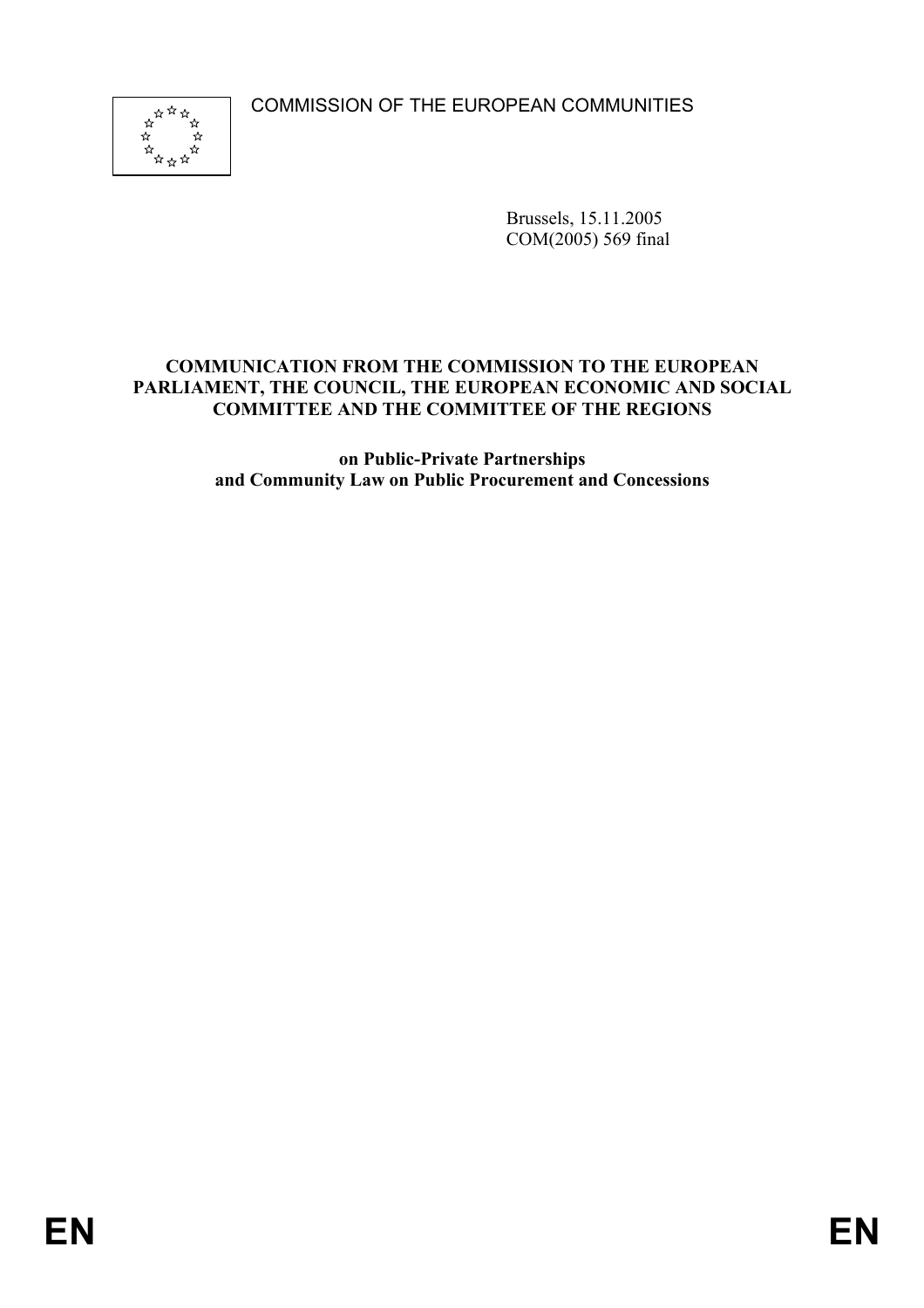# **TABLE OF CONTENTS**

| 1.               |                                                                                 |  |
|------------------|---------------------------------------------------------------------------------|--|
| 2.               |                                                                                 |  |
| 2.1.             |                                                                                 |  |
| 2.2.             |                                                                                 |  |
| 2.3.             |                                                                                 |  |
| 2.3.1.           |                                                                                 |  |
| 2.3.2.           |                                                                                 |  |
| 2.4.             |                                                                                 |  |
| 3.               |                                                                                 |  |
| 3.1.             |                                                                                 |  |
| 3.2.             |                                                                                 |  |
| 3.3.             |                                                                                 |  |
| $\overline{4}$ . |                                                                                 |  |
| 4.1.             |                                                                                 |  |
| 4.2.             | Content of a possible Interpretative Communication on institutionalised PPPs 10 |  |
| 5.               |                                                                                 |  |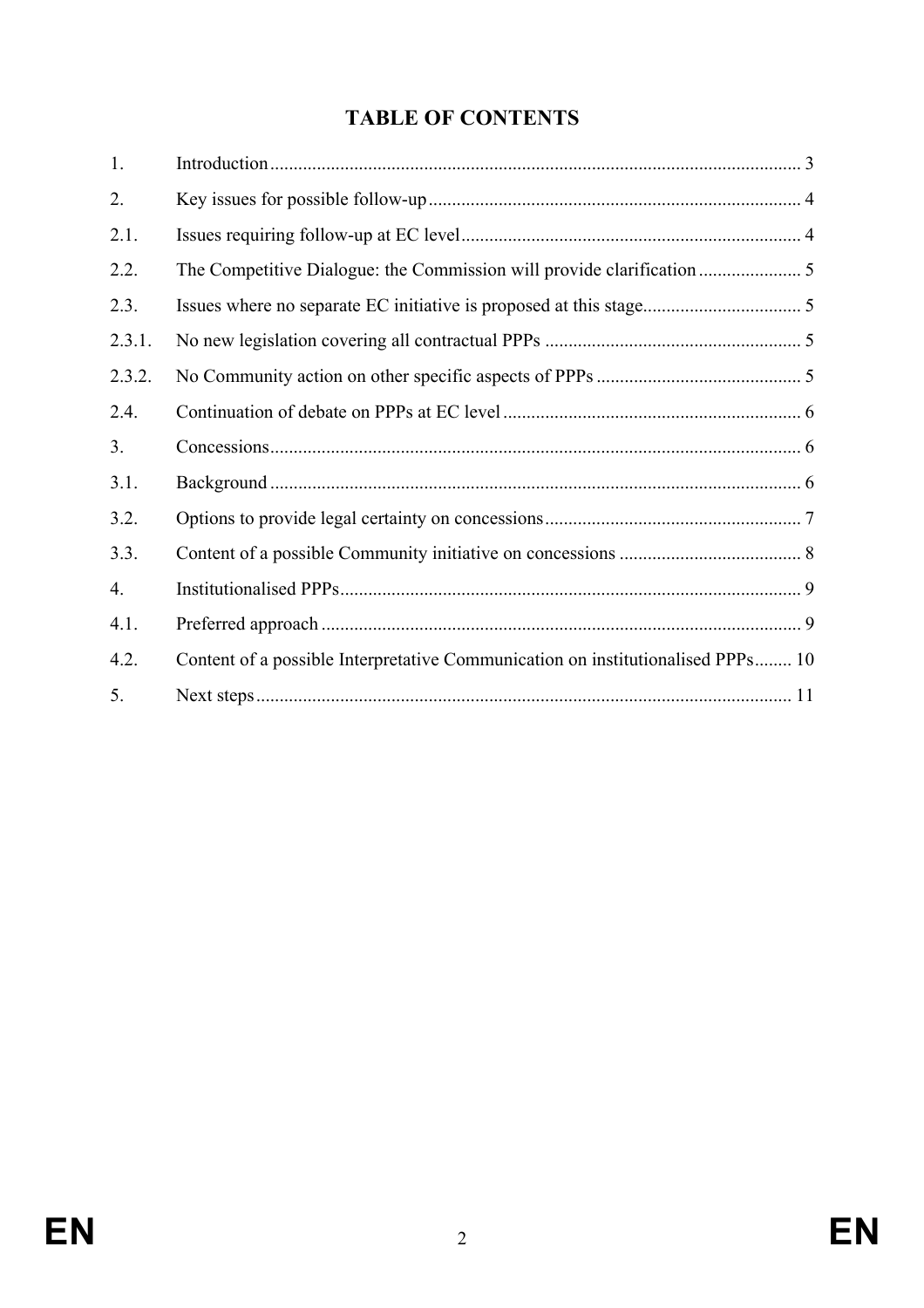## **COMMUNICATION FROM THE COMMISSION TO THE EUROPEAN PARLIAMENT, THE COUNCIL, THE EUROPEAN ECONOMIC AND SOCIAL COMMITTEE AND THE COMMITTEE OF THE REGIONS**

#### **on Public-Private Partnerships and Community Law on Public Procurement and Concessions**

#### **(Text with EEA relevance)**

#### **1. INTRODUCTION**

Public authorities at all levels are increasingly interested in co-operating with the private sector when ensuring the provision of an infrastructure or a service. The interest in such co-operation, commonly referred to as Public-Private Partnerships (PPPs), is partly due to the benefit public authorities could have from the know-how of the private sector, in particular in order to increase efficiency, partly this interest is due to public budget constraints. However, PPPs are not a miracle solution: for each project it is necessary to assess whether partnership really adds value to the specific service or public works in question, compared with other options such as concluding a more traditional contract.

Community law is neutral as regards whether public authorities choose to provide an economic activity themselves or to entrust it to a third party. If public authorities decide, however, to involve third parties in conducting an activity, Community law on public procurement and concessions may come into play.

The main purpose of Community law on public procurement and concessions is to create an Internal Market in which the free movement of goods and services and the right of establishment as well as the fundamental principles of equal treatment, transparency and mutual recognition are safeguarded and value for money obtained when public authorities buy products or mandate third parties with performing services or works. In view of the increasing importance of PPPs it was considered necessary to explore the extent to which existing Community rules adequately implement these objectives when it comes to awarding PPP contracts or concessions. This should enable the Commission to assess whether there is a need to clarify, complement or improve the current legal framework at European level. To this end, the Commission adopted the Green Paper on Public-Private Partnerships and Community Law on Public Contracts and Concessions<sup>1</sup> on 30 April 2004.

The debate launched by the Green Paper met with considerable interest and was generally welcomed. The Commission received close to 200 contributions from a wide variety of respondents, including many of the Member States. Both the European Economic and Social Committee<sup>2</sup> and the Committee of the Regions<sup>3</sup>

<u>.</u>

<sup>1</sup> COM(2004) 327 final, 30.4.2004.

<sup>2</sup> Opinion on the Green Paper on public-private partnerships and Community law on public contracts and concessions, Brussels, 27-28 October 2004, CESE 1440/2004.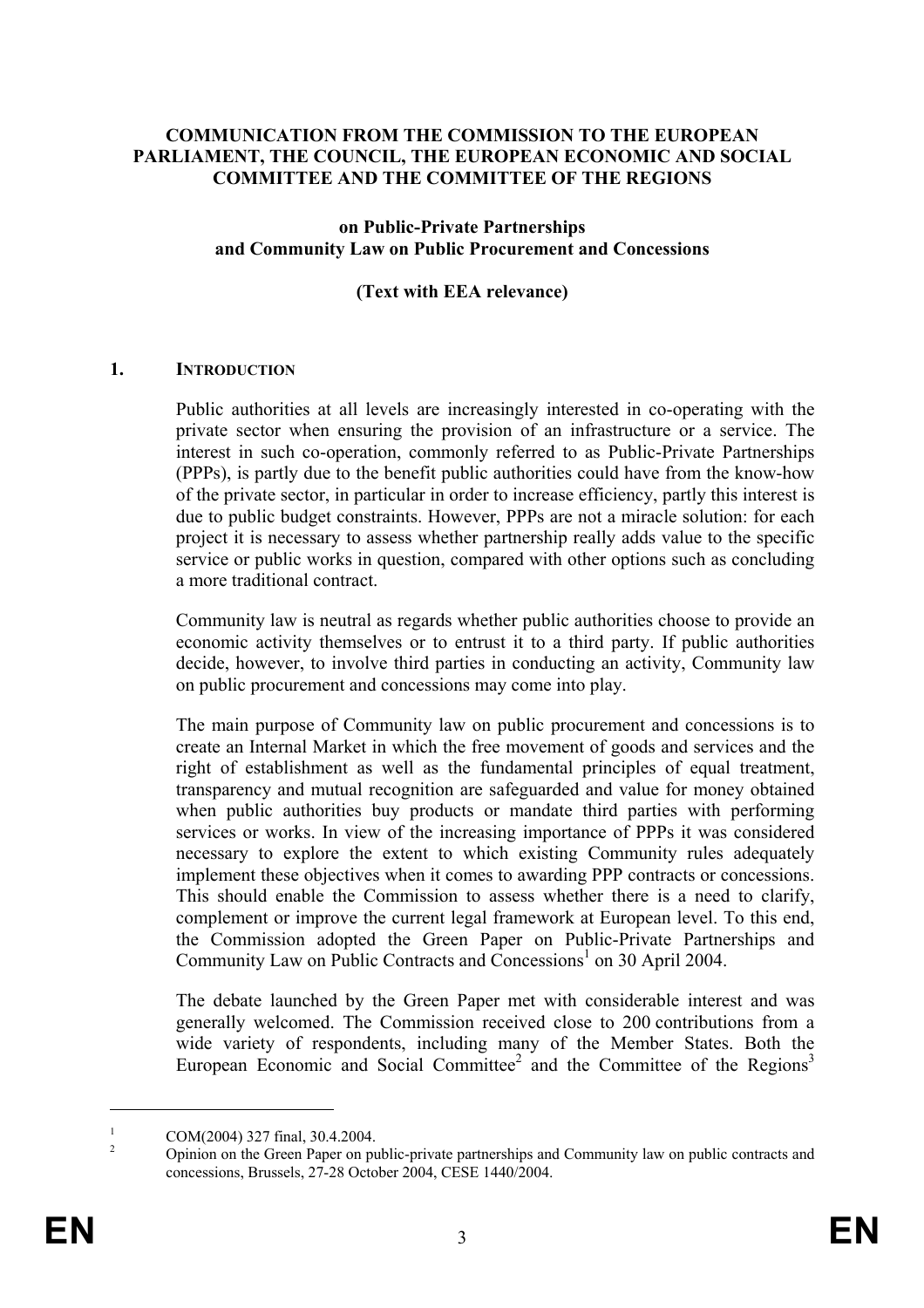adopted opinions on the Green Paper. In May 2005 a report analysing all contributions submitted in the course of the public consultation was published.<sup>4</sup>

This Communication presents the policy options following the consultation, with a view to ensuring effective competition for PPPs without unduly limiting the flexibility needed to design innovative and often complex projects. Stating its policy preferences at this stage is in line with the Commission's commitment to public accountability and to transparency in exercising its right of initiative, which is a basic principle of "Better Regulation for Growth and Jobs in the European Union".<sup>5</sup>

While this Communication seeks to draw policy conclusions from the PPP Green Paper consultation, the choice of options it sets out has to be seen in a wider context, including conclusions drawn from judgments of the European Court of Justice, experience with procedures the Commission launched under Article 226 EC Treaty against Member States and bilateral contacts with stakeholders.

While the consultation provided both factual information on practical experiences with PPPs and stakeholders' opinions on preferred policy options, it is no substitute for in-depth analysis of the impacts of such policies. Consequently, the final decision on possible legislative initiatives for clarifying, complementing or improving Community law on public procurement and concessions will be subject to impact assessment as required under "Better Regulation" principles.

# **2. KEY ISSUES FOR POSSIBLE FOLLOW-UP**

# **2.1. Issues requiring follow-up at EC level**

The PPP Green Paper covered a range of subjects related to PPPs and Community law on public contracts and concessions. The responses from stakeholders participating in the consultation suggest that only a few of these subjects require follow-up initiatives at EC level. These include, in particular:

- the award of concessions (questions 4 to 6 of the Green Paper chapter 3 of this Communication) and
- the establishment of undertakings held jointly by both a public and a private partner in order to perform public services (Institutionalised PPPs – IPPPs) (questions 18 and 19 of the Green Paper – chapter 4 of this Communication).

<u>.</u>

<sup>3</sup> Opinion of the Committee of the Regions of 17 November 2004 on the Green Paper on public-private partnerships and Community law on public contracts and concessions (COM(2004) 327 final), ECOS- $\frac{037}{14}$ 

SEC(2005) 629, 3.5.2005. This report and most of the contributions sent to the Commission are available on the Commission's website at:

http://europa.eu.int/comm/internal\_market/publicprocurement/ppp\_en.htm.<br>5

See Communications from the Commission, European Governance: Better lawmaking, COM(2002) 275 final, 5.6.2002, and Better Regulation for Growth and Jobs in the European Union, COM(2005)97 final, 16.3.2005.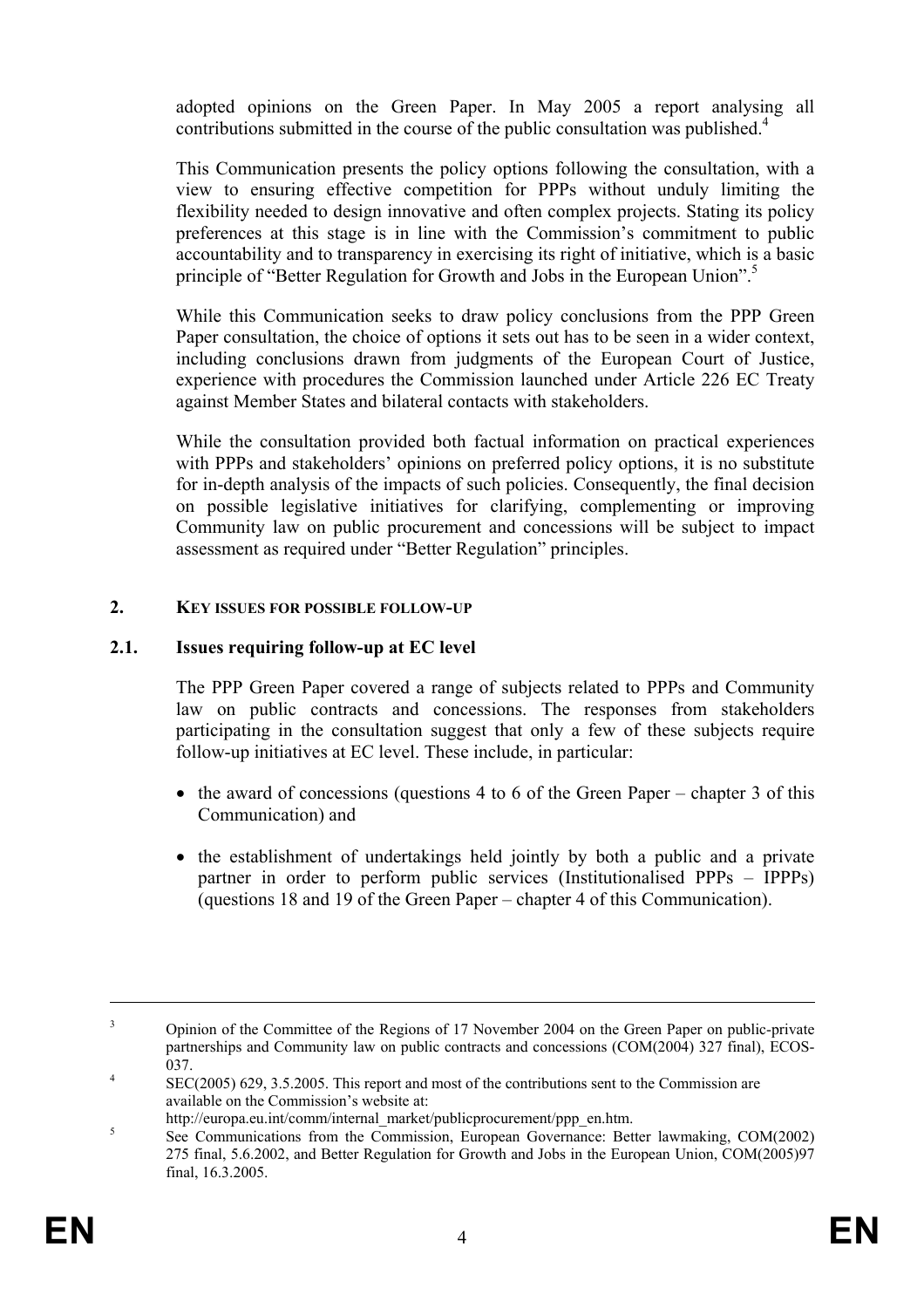On both issues clear majorities of stakeholders asked for EC initiatives providing more legal certainty. Separate sections of this Communication present the appropriate follow-up measures.

# **2.2. The Competitive Dialogue: the Commission will provide clarification**

One issue which met with considerable stakeholder interest was the Competitive Dialogue, a new award procedure specifically designed for complex public contracts, introduced by Directive 2004/18/EC. Few stakeholders contested the importance of this procedure. Many respondents to the consultation asked for full protection of intellectual property and for limiting resources bidders have to invest in this procedure.

The Commission is confident that practical experience with this procedure, not yet implemented in most of the Member States $\vec{6}$ , will dissipate these concerns. As requested by a number of stakeholders, clarification of the provisions governing the Competitive Dialogue will be provided by means of an explanatory document which will be made accessible on the Commission's website.<sup>7</sup>

# **2.3. Issues where no separate EC initiative is proposed at this stage**

# *2.3.1. No new legislation covering all contractual PPPs*

All PPP set-ups qualify – in as far as they fall within the ambit of the EC Treaty – as public contracts or concessions. However, as differing rules apply to the award of public contracts and concessions, there is no uniform award procedure in EC law specifically designed for PPPs.

Against this background, the Commission asked stakeholders whether they would welcome new legislation covering all contractual PPPs, irrespective of whether they qualify as public contracts or concessions, making them subject to identical award arrangements (question 7 of the Green Paper).

The consultation revealed significant stakeholder opposition to a regulatory regime covering all contractual PPPs, irrespective of whether these are designated as contracts or concessions. Therefore, the Commission does not envisage making them subject to identical award arrangements.

#### *2.3.2. No Community action on other specific aspects of PPPs*

With regard to the issue of PPPs where the initiative comes from the private sector (question 9 of the Green Paper) the responses did not indicate any current need to take measures at EC level to foster such schemes.

There was no support either for Community initiatives clarifying the contractual framework of PPPs at Community level (question 14 of the Green Paper) or clarifying or adjusting the rules on subcontracting (question 17 of the Green Paper).

<u>.</u>

<sup>6</sup> Member States need to bring into force the laws, regulations and administrative provisions necessary to comply with this Directive no later than 31 January 2006.

http://europa.eu.int/comm/internal\_market/publicprocurement/index\_en.htm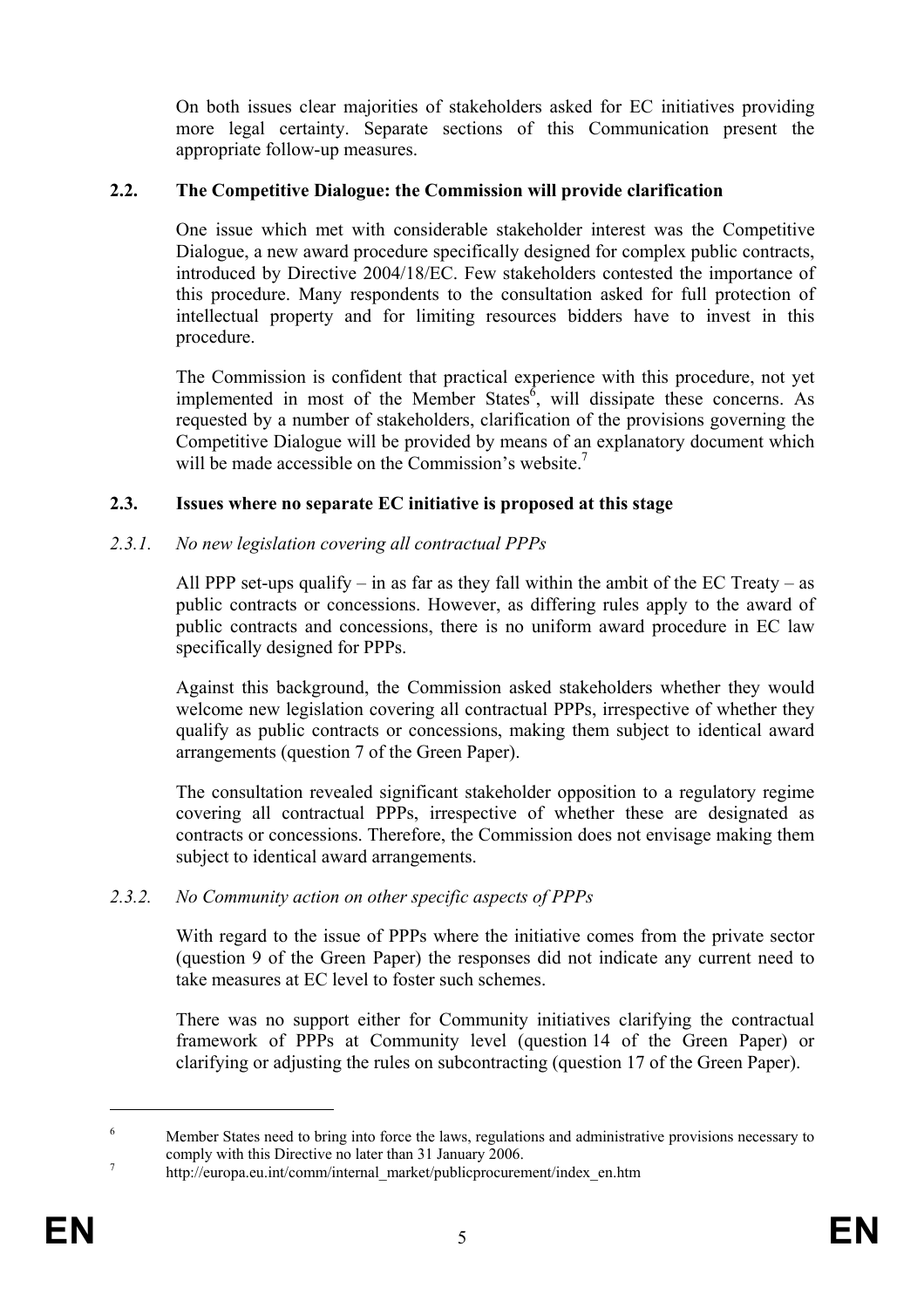# **2.4. Continuation of debate on PPPs at EC level**

This Communication does, however, not aim to conclude the debate on PPPs and Community law on public procurement and concessions. Experience with PPPs is steadily increasing. All players, including the national authorities and the Commission, are continuously learning from practical experiences with applying EC law to such partnerships. While this process should not prevent the Commission from taking initiatives to address any shortcomings of the existing legal framework perceived today, discussions between Commission departments and stakeholders involved in the development of PPPs need to continue at all levels and the planned impact assessment will attempt to take this continuing dialogue into account.<sup>8</sup>

These discussions will continue in existing Committees at Commission level, where public procurement experts<sup>9</sup> and Member States<sup>10</sup> representatives<sup>11</sup> meet, through participation in conferences on PPPs and public procurement and by means of direct contacts between Commission officials and PPP experts. In addition, there appears to be a general consensus among national PPP Task Forces that infrastructure development could be further improved if the public sector had a more effective means of sharing existing experiences in PPP policy, programme development and project implementation. The Task Forces are therefore giving consideration, in association with the European Investment Bank, to establishing a European PPP Expertise Centre. The Commission would in principle welcome such an initiative.

# **3. CONCESSIONS**

# **3.1. Background**

A key feature of concessions is the right of the concessionaire to exploit the construction or service granted as a consideration for having erected the construction or delivered the service. The main difference to public procurement is the risk inherent in such exploitation which the concessionaire, usually providing the funding of at least parts of the relevant projects, has to bear. Such private capital involvement is considered to be one of the key incentives for public authorities to enter into PPPs. In spite of their practical importance, only few provisions of secondary Community legislation coordinate the award procedures for works concessions. For their part, the rules governing the award of service concessions apply only by reference to the principles resulting from Articles 43 and 49 of the EC Treaty, in particular the principles of transparency, equality of treatment, proportionality and mutual recognition. Against this background, the Green Paper (question 6) asked whether in the view of stakeholders a Community legislative initiative designed to regulate the procedure for awarding concessions was desirable.

<sup>8</sup> In this context, particular consideration should be given to questions relating to PPPs established to build and operate cross-border infrastructures.

Advisory Committee on the Opening-up of Public Procurement set up under Commission Decision 87/305/EEC.<br>In accordance with the arrangements for the interim period, the Committees not only include Member

State representatives but also observers from the Acceding States (Bulgaria and Romania).<br>
11 Advisory Committee for Public Works Contracts set up under Council Decision 71/306/EEC.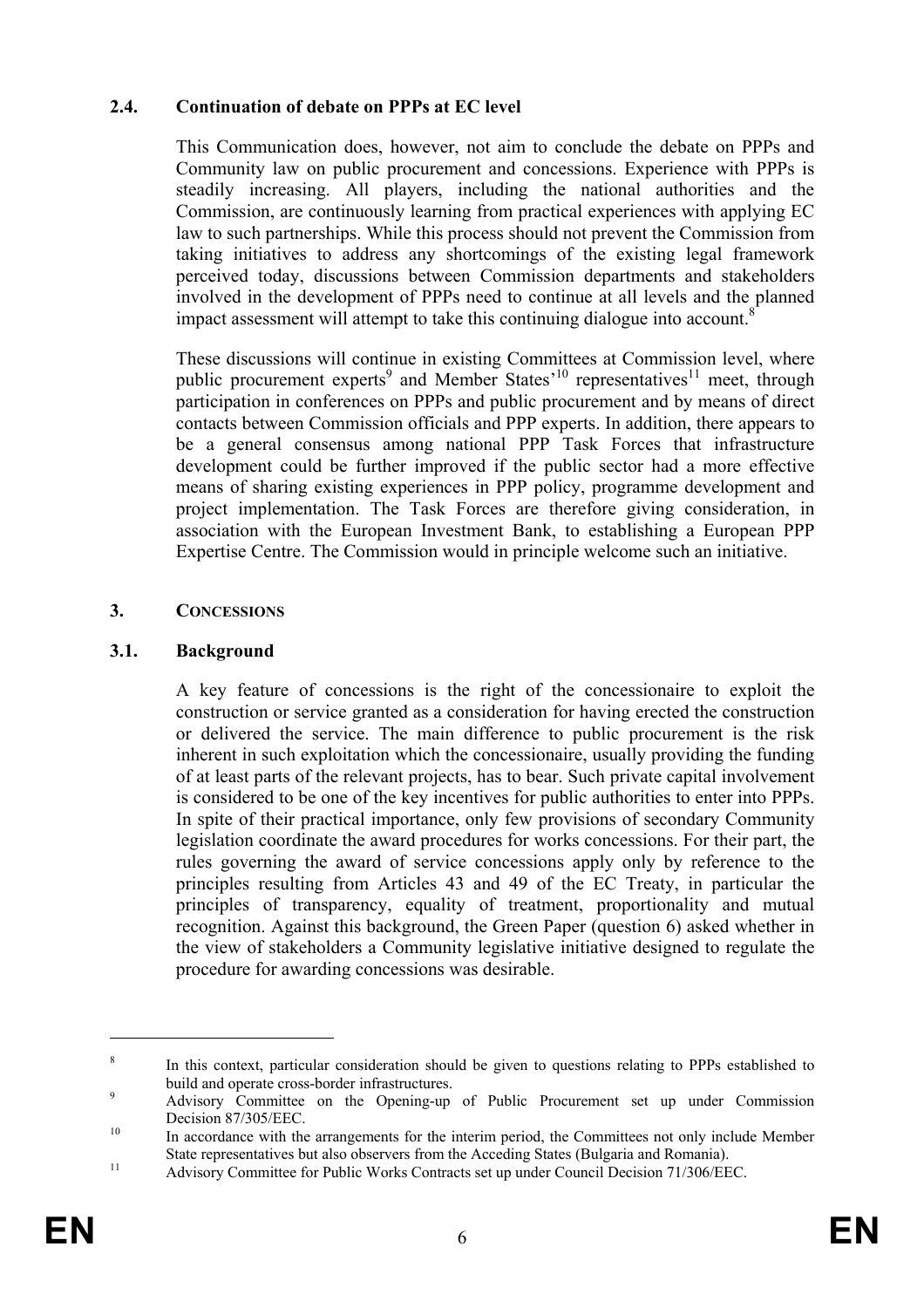The great majority of stakeholders participating in the consultation confirmed the demand for greater legal certainty as regards the Community rules governing the award of concessions. Opinions on how to provide such legal certainty – via legislation or a non-binding, interpretative instrument – were, however, divided.

# **3.2. Options to provide legal certainty on concessions**

The consultation showed the demand for a stable, consistent legal environment for the award of concessions at EU level, in particular to reduce transaction costs (by decreasing legal risks) and more generally to enhance competition. Many stakeholders argued that increasing legal certainty and effective competition in the area of concessions would be a practical way of promoting PPPs, thereby increasing the contribution that private project financing can make in times of tight public budgets. Private stakeholders particularly underlined that only EU level action could provide such legal certainty avoiding at the same time the problems posed by the patchwork of national legislation, especially with regard to the new Member States which need private finance most. There are basically two ways to meet this demand: (1) non-binding guidance, in particular in the form of an Interpretative Communication, and (2) legislation spelling out the obligations emanating from general EC Treaty principles.

# *Interpretative Communication*

The Commission has already (in April 2000) adopted an Interpretative Communication on Concessions under Community Law which explains the scope and content of the EC Treaty principles applicable to the award of concessions. Many stakeholders argued that an Interpretative Communication was a quick and effective tool to provide clarification. However, comments made by key stakeholders in the course of the debate indicate that the existing Interpretative Communication on concessions has failed to spell out in a sufficiently clear manner the implications of EC Treaty principles for the award of concessions. Contributions from several important stakeholders were – surprisingly – still based on the assumption that existing EC law obligations do not require the award of concessions to be opened up to competition, in particular by enabling all undertakings to express their interest in obtaining concessions.

Other stakeholders considered an Interpretative Communication to be an ideal instrument to provide a clearer delimitation between public procurement contracts and concessions. However, the scope for certainty provided by an Interpretative Communication is limited, as it merely construes existing law. In many cases a lack of precision in the law can hardly be overcome by means of interpretation. It therefore seems likely that – while providing some added value – an update of the April 2000 Interpretative Communication on concessions would probably fall short of meeting the request for more legal certainty.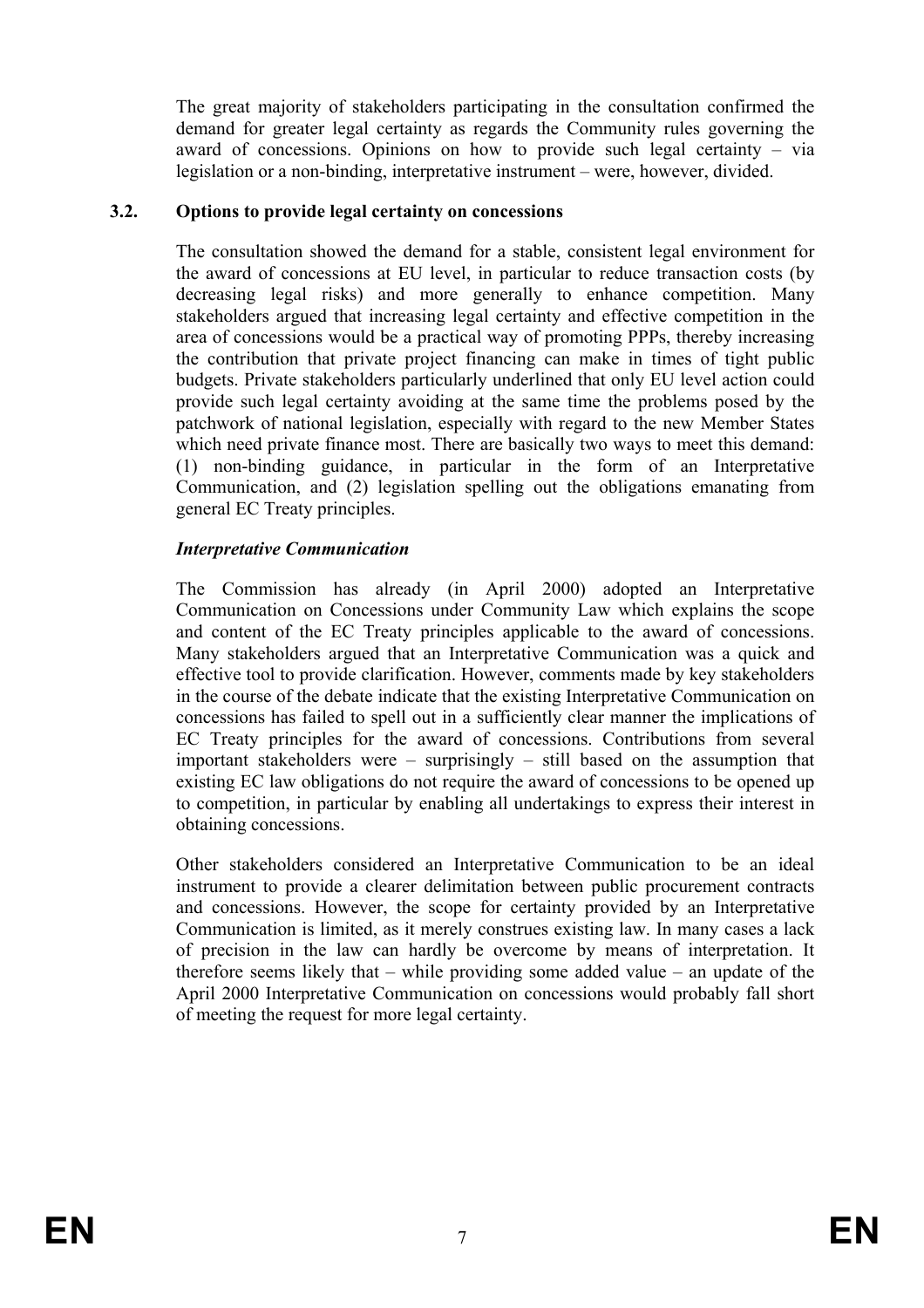# *Legislative initiative*

The reported misunderstandings regarding the scope and content of Community law obligations for contracting authorities who award concessions confirm the view of stakeholders that the general EC Treaty principles, even clarified by an interpretative document from the Commission, do not provide enough legal certainty. They are considered to leave too much discretion to contracting authorities and cannot therefore guarantee equal treatment of European companies throughout the EU. Indeed, both legal practice and doctrine show that – in spite of clarification provided by the European Court of Justice<sup>12</sup> – the requirements of the EC Treaty are understood in different ways. It was reported that this created particular difficulties for bidders bringing a case against the award of concessions for review by national courts. Clearly, this situation could discourage firms from bidding for concessions and might diminish competition for PPPs and ultimately jeopardise their success.

On a more general note, it is difficult to understand why service concessions which are often used for complex and high value projects are entirely excluded from EC secondary legislation. Some arguments explaining this lack of detailed award procedures at EC level have been submitted in the course of the PPP Green Paper consultation. They include the flexibility supposedly needed in the area of concessions and the subsidiarity principle. These arguments against a binding Community initiative in this area are, however, unconvincing: adopting Community legislation on the award of concessions does not imply that public authorities should lack flexibility when choosing a private partner for PPPs. A legislative initiative on the award of concessions needs to take the possible complexity of concessions and the need for negotiations between the contracting authority and the bidders into account. Against this background, it is difficult to see why spelling out the rules applicable to the award of concessions would *per se* unduly limit the flexibility of contracting authorities when awarding service concessions. Likewise, the precise content of such initiative should determine whether or not it is compliant or noncompliant with the subsidiarity principle. There is no reason to consider such an initiative *per se* as being non-compliant with this principle.

Having carefully considered all arguments and the factual information submitted in the course of the PPP Green Paper consultation, it would currently appear that a legislative initiative is the preferable option as regards concessions. However, as mentioned above, before formally proposing legislation further in-depth analysis will need to be undertaken in accordance with the principles of "Better Regulation", in order (1) to determine whether indeed a Community initiative to regulate procedures for awarding concessions is necessary, (2) if so, to shape such an initiative, and (3) to better understand its possible impact.

# **3.3. Content of a possible Community initiative on concessions**

As explained above, the general principles derived from the EC Treaty may need to be clearly spelt out by means of Community legislation on the award of concessions. The legislation which should cover both works and service concessions would

<sup>12</sup> Case C-324/98 *Telaustria* [2000] ECR I-10475, Case C-231/03 *Coname* [2005] not yet published in the ECR.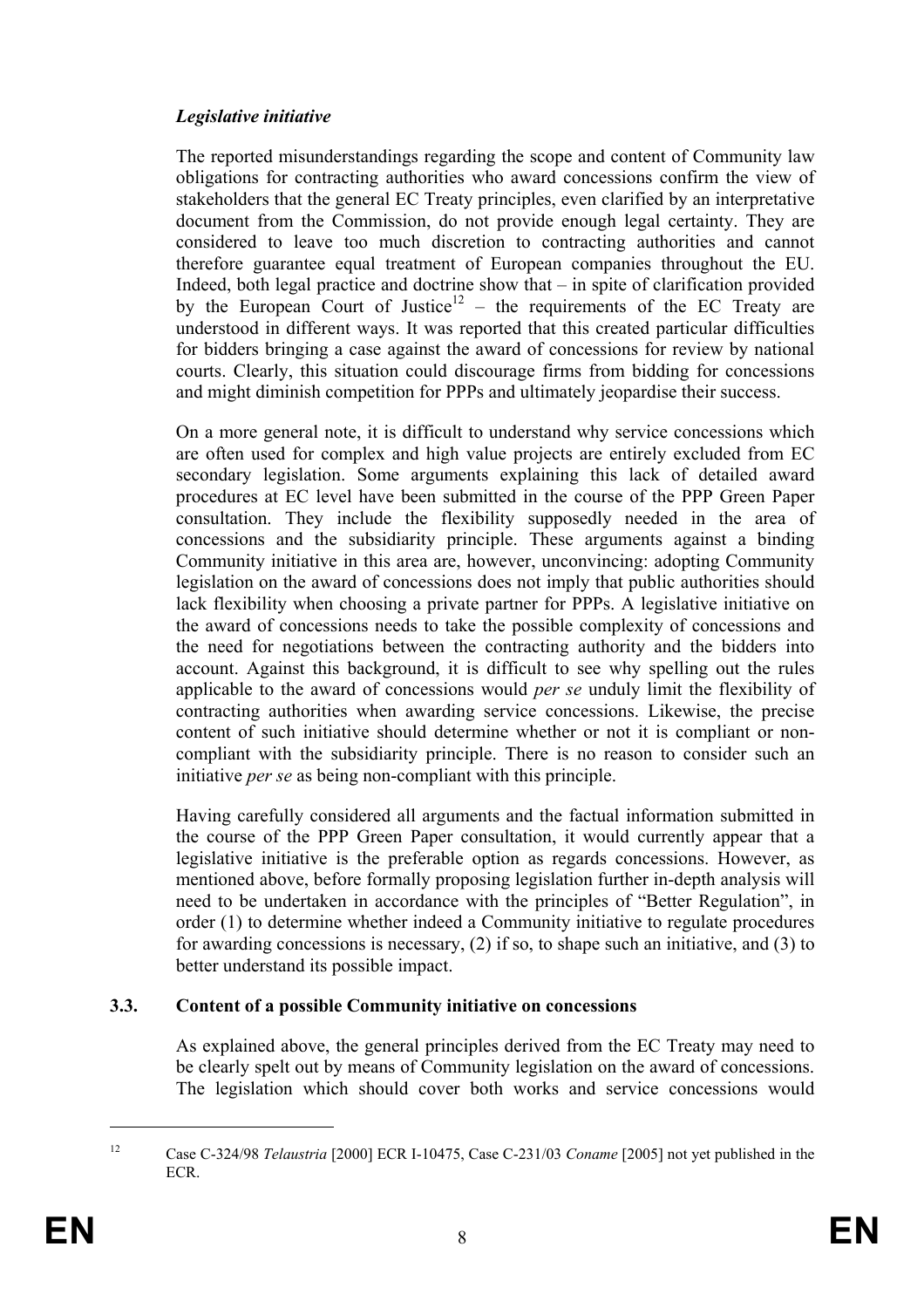provide a clear delineation between concessions and public procurement contracts. It would require adequate advertising of the intention to award a concession and fix the rules governing the selection of concessionaires on the basis of objective, nondiscriminatory criteria. More generally, the rules should aim at applying the principle of equality of treatment of all participants to the award of concessions. Also, problems relating to the long duration of concessions, such as the need for their adaptation over time, as well as questions on PPPs established to build and operate cross-border infrastructures might be dealt with by such initiative.

One consequence of such legislation on concessions would be a qualitative leap in the protection of bidders in most of the Member States, as concessions, once they are covered by Community secondary legislation, would fall within the scope of the Community Directives on review procedures for the award of public procurement contracts, which provide for more effective and adequate remedies than the basic principles of jurisdictional protection developed by the European Court of Justice.

It is not possible to give details on the content of a potential Community initiative on concessions at this stage. The existence and shape of such rules depends on further research the Commission needs to undertake in the course of a full impact assessment. It is therefore premature to express an opinion on the overall scope of such rules, including the definition of threshold values above which such rules would apply. In any case, such initiative would not aim at amending existing sector-specific Community regulation covering the award of concessions in the respective sectors.

# **4. INSTITUTIONALISED PPPS**

# **4.1. Preferred approach**

The public consultation on the PPP Green Paper expressed the need to clarify how EC public procurement rules apply to the establishment of undertakings held jointly by both a public and a private partner in order to perform public services (institutionalised PPPs – IPPPs). Some stakeholders said that such clarification was needed as a matter of urgency. It was reported that public authorities abstain from entering into innovative IPPPs, in order to avoid the risk of establishing IPPPs which later on might turn out to be non-compliant with EC law. Only few stakeholders argued, however, that legal certainty in this area needed to be provided by means of a legally binding instrument.

At the moment, in the area of IPPPs it seems that an Interpretative Communication may be the best way to encourage effective competition and to provide legal certainty. First of all, in contrast to concessions, there has so far been no experience with an Interpretative Communication explaining how to apply public procurement rules to the establishment of IPPPs. Furthermore, in most Member States the establishment of public-private entities to perform services of general economic interest is a rather new, innovative concept. A non-binding initiative in this area would provide the required guidance without stifling innovation. In addition, a quick response to perceived uncertainties appears to be particularly important as regards IPPPs.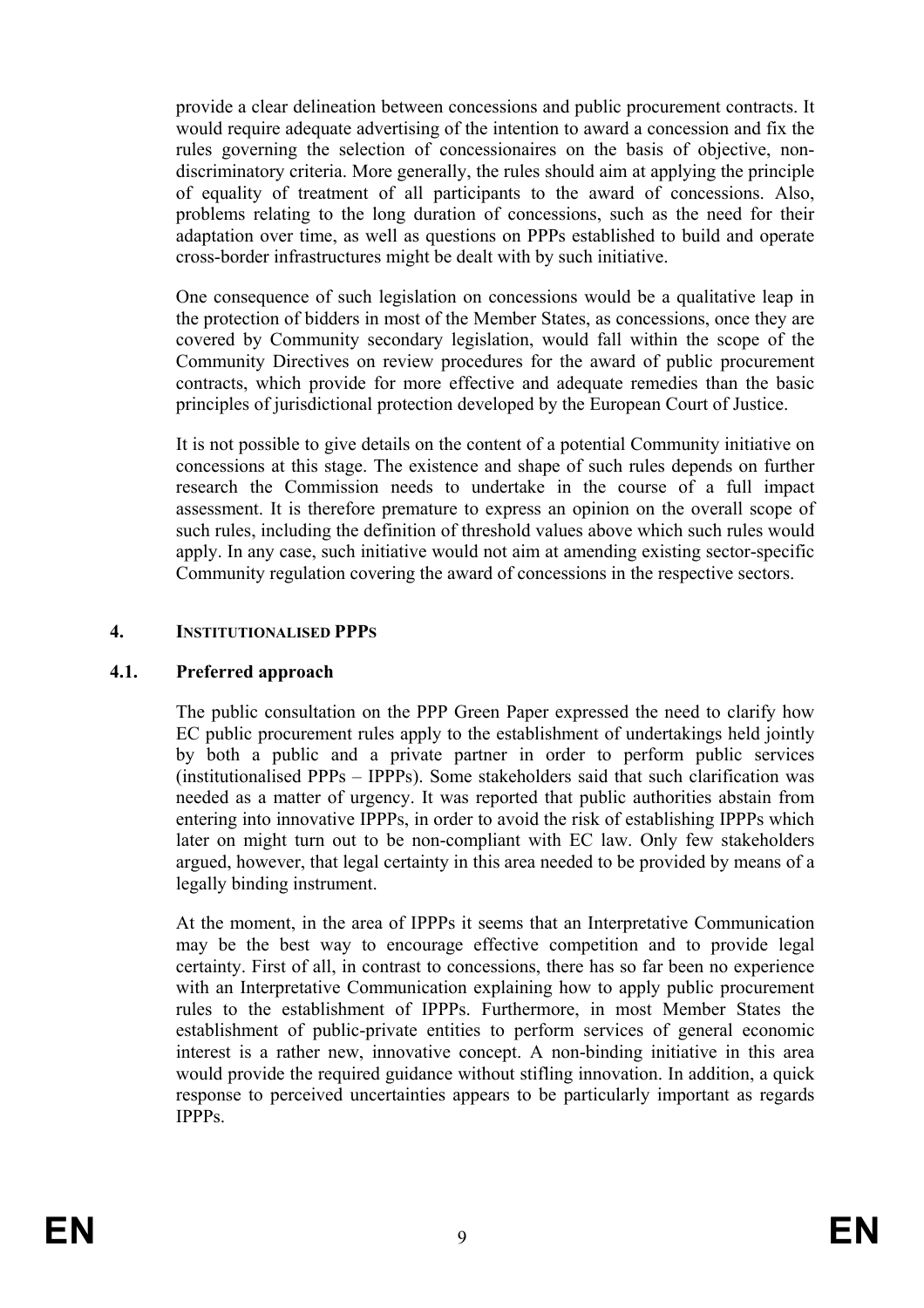Overall, it appears at present that an Interpretative Communication would be better suited to this demand than fully-fledged legislation. However, should future analysis demonstrate that – as in the case of concessions – an Interpretative Communication is insufficient to safeguard the proper application of EC law, the adoption of a legislative proposal remains an option.

# **4.2. Content of a possible Interpretative Communication on institutionalised PPPs**

An Interpretative Communication on IPPPs and Community public procurement law should, above all, clarify the application of public procurement rules (1) to the establishment of mixed capital entities the objective of which is to perform services of general (economic) interest and (2) to the participation of private firms in existing public companies which perform such tasks. In this context, any future Communication should in particular outline ways of establishing IPPPs ensuring that the accompanying award of tasks is EC law compatible.<sup>13</sup>

In the context of IPPPs the PPP Green Paper discussed in-house relations.<sup>14</sup> It was stressed that as a rule Community law on public contracts and concessions applies when a contracting body decides to entrust a task to a third party, i.e. a person legally distinct from it. It is established case law<sup>15</sup> of the European Court of Justice that the position can be otherwise only where (1) the local authority exercises over the person concerned a control which is similar to that which it exercises over its own departments and, at the same time, (2) that person carries out the essential part of its activities with the controlling local authority or authorities. In its judgment of 11 January 2005 in the *Stadt Halle*<sup>16</sup> case, the European Court of Justice supplemented this definition of "in-house relations" by stating that the public award procedures laid down by the Public Procurement Directives must – if the other conditions for their application are met – always be applied where a contracting authority intends to conclude a contract for pecuniary interest with a company legally distinct from it, in whose capital it has a holding together with at least one private undertaking.

In particular, public sector stakeholders, including some Member State governments, called for a widening of the in-house concept, which in their view is understood too narrowly by the Court. However, there does not appear to be any compelling evidence at present to suggest that the quality of public services could be improved or prices be reduced, if private undertakings – via IPPPs – obtain public service missions without a preceding competitive award procedure. Furthermore, it is difficult to see how privileged treatment of IPPPs vis-à-vis their private competitors could comply with the equal treatment obligation derived from the EC Treaty.

Contributions to the PPP Green Paper and discussions with stakeholders in the context of this public consultation as well as experiences in the context of Article 226 EC Treaty procedures have shown that clarification is also needed in order to identify to what extent Community law applies to the delegation of tasks to

<sup>&</sup>lt;sup>13</sup> Such Communication would more specifically examine closely the issues highlighted in paragraphs 58 to 69 of the PPP Green Paper.<br>Paragraph 63 of the PPP Green Paper.<br>15 Paragraph 63 Neverslav 1909 is Gr

<sup>&</sup>lt;sup>15</sup> Judgment of 18 November 1999 in Case C-107/98 *Teckal* [1999] ECR I-08121, paragraph 50.<br><sup>16</sup> Case C-26/03 [2005], paragraph 52, not yet published in the ECR.